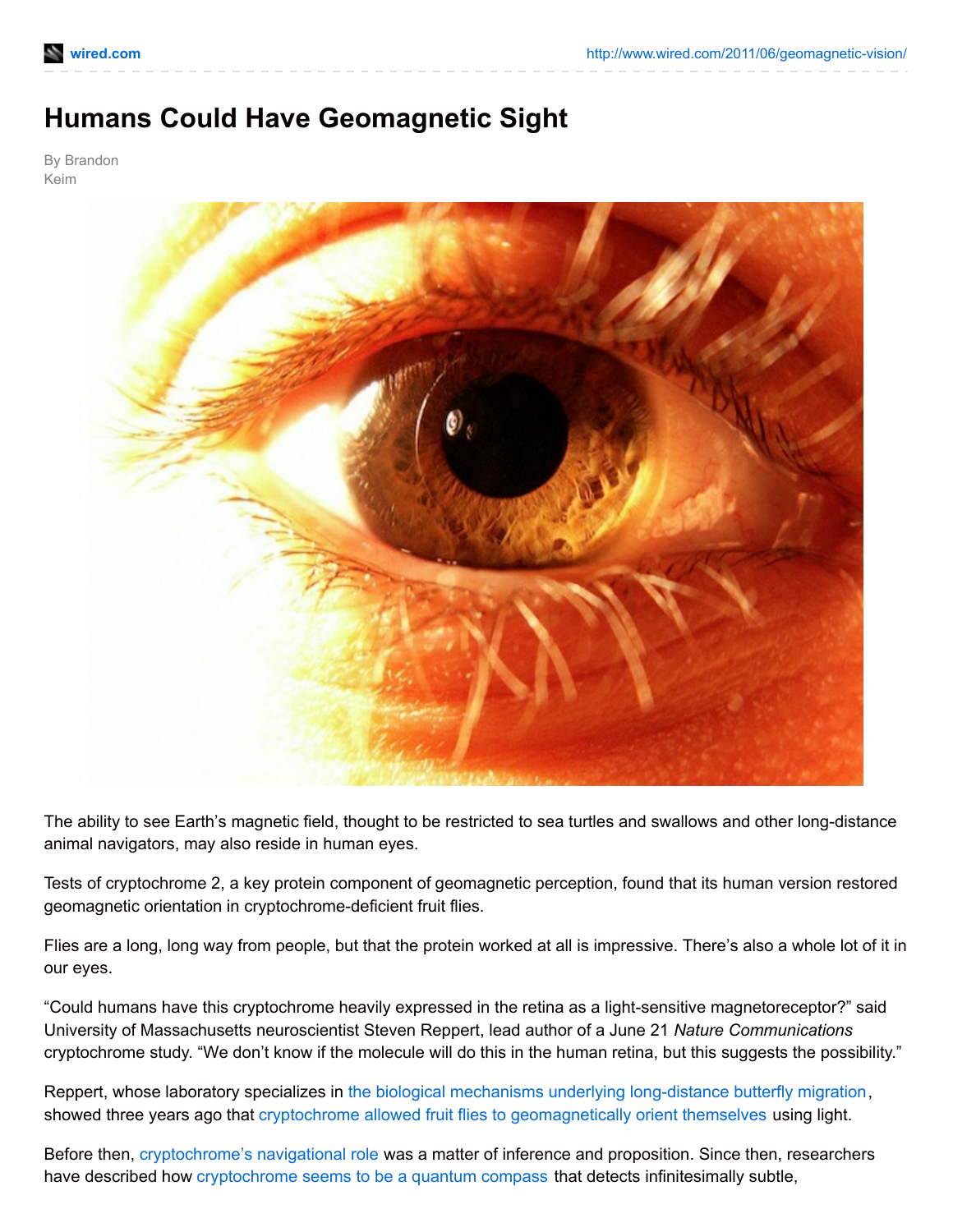geomagnetically-induced variations in the spin of electrons struck by photons. From those variations, animals seem able to determine their orientation in relation to Earth's magnetic field.

Many gaps still remain in cryptochrome theory, but it's generally thought that the cryptochrome system may be active across the animal kingdom, from fish to reptiles to birds. Humans, however, were thought to be an exception. Our own cryptochrome is considered a piece of circadian machinery, part of our molecular clock rather than any optical compass.

The new study, however, suggests that cryptochrome may be more than a clock. Seeking to test how a vertebrate cryptochrome would work in fruit flies, Reppert decided to use the human version. His team engineered flies to be cryptochrome-deficient: They struggled to orient within a magnetically-charged maze. When the researchers spliced human cryptochrome into the flies, they again found their bearings.

'We can't show that it will do the same in humans, but it sure restored geomagnetic sight in the flies.'

"This is a very exciting paper," said Klaus Schulten, a University of Illinois at Urbana-Champaign biophysicist and cryptochrome research pioneer who was not involved in the new study. According to Schulten, the findings add even more support for the general role of cryptochrome in vertebrates, and of course raise questions about cryptochrome's role in people.

"We can't show that it will do the same in humans, but it sure restored geomagnetic sight in the flies," said Reppert.

Whether humans can sense [geomagnetism](https://secure.wikimedia.org/wikipedia/en/wiki/Dr_Robin_Baker#cite_note-6) is somewhat controversial. In the 1980s, research by British zoologist Robin Baker suggested that humans have a magnetic sense, but the findings proved difficult to replicate. More recently, however, work by German researchers hints at [geomagnetic](http://www.springerlink.com/content/jehm555kq4r3kc9w/) effects on vision.

Whether any of this is linked to high levels of [cryptochrome](http://www.iovs.org/content/44/10/4515.full) in human eyes — and, if so, whether that quantum compass system still works for us — is completely speculative, but it's speculation that Reppert welcomes. "It's perfectly reasonable to think that humans have a magnetosensing response," he said. "Maybe we've been looking at it in a way that's not been fruitful in the past."

Schulten, however, thinks evolution might have traded geomagnetic orientation for longevity. His own research suggests that the [cryptochrome](http://www.wired.com/wiredscience/2009/06/birdcompass/) compass needs superoxide, a type of free radical oxygen molecule, to work. Free radicals tend to destroy DNA. That's fine for a relatively short-lived animal, but not for one that intends to live for decades.

Nevertheless, said Schulten, "it might be that we humans, along with many other animals, might have been capable a long, long time ago of orienting ourselves."

Reppert himself is now concentrating on how brains read their cryptochrome compass. "At the most fundamental level, we're interested in how cryptochrome information is transferred to the nervous system," he said. "Nobody knows how that occurs."

*Top image: [GaelG](http://www.flickr.com/photos/gaelg/4128106969/), Flickr.*

## **See Also:**

- In the Blink of Bird's Eye, a Model for Quantum [Navigation](http://www.wired.com/wiredscience/2011/01/quantum-birds/)
- [Reverse-Engineering](http://www.wired.com/wiredscience/2009/06/birdcompass/) the Quantum Compass of Birds
- [Reverse-Engineering](http://www.wired.com/wiredscience/2010/04/reverse-engineering-quantum-compass/) a Quantum Compass
- [Butterflies](http://www.wired.com/wiredscience/2009/09/monarch-migration/) Use Antenna GPS to Guide Migration
- [Navigational](http://www.wired.com/wiredscience/2011/02/turtle-navigation/) 'Magic' of Sea Turtles Explained